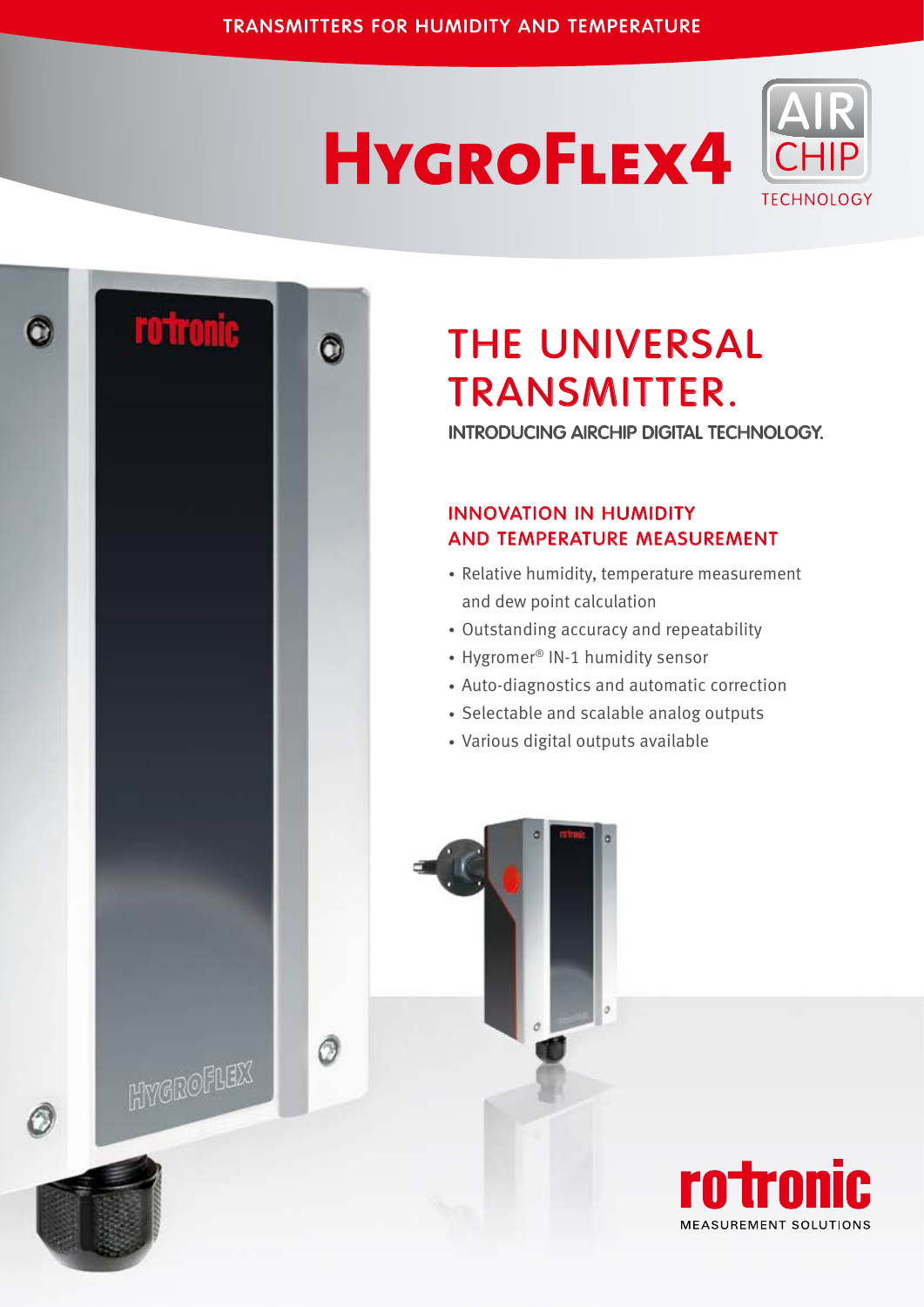### SPECIFY THE BEST: HYGROFLEX4 ADVANTAGES AT A GLANCE.

**The new HygroFlex4-series is the latest development in HVAC transmitters for relative humidity, temperature and dew point. Based on AirChip3000 technology, the instruments achieve a degree of accuracy not seen before.**

**In combination with advances in sensor technology and integration, the HygroFlex HF42, HF43 and HF45 transmitters provide superb precision and state-of-the-art functionality, taking humidity, temperature and dew point measurement to a whole new level of performance and reliability (< 1 %rh / 0.2 K).**



#### **TECHNOLOGY AirChip3000**

- Compensates humidity and temperature over 30,000 reference points
- 2,000 data point memory
- Dew/frost point calculation
- Sensor auto-diagnostics and automatic correction
- • Active alarming and information
- ASIC (Application Specific Integrated Circuit), micro-controller and EEPROM on one chip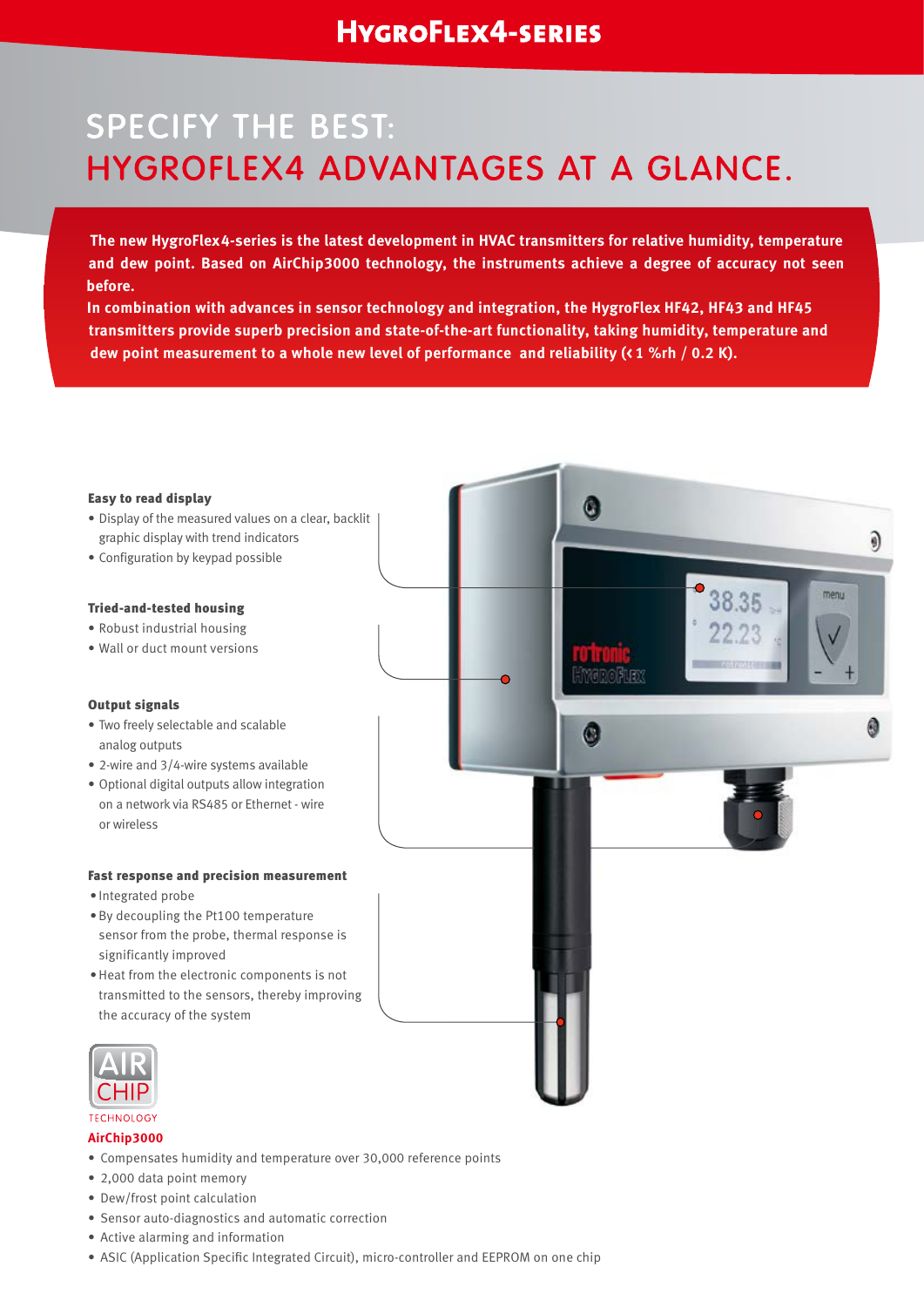### APPLICATIONS.

The HygroFlex4-series is ideal for all applications where exact measurement of humidity and temperature is of decisive importance. The transmitters can be used in a variety of fields for heating, ventilation and air conditioning applications, greenhouses, museums, warehouses, libraries, railway stations and for climate control in office buildings.

Thanks to the exceptional long-term stability of the sensors and auto-diagnostics, the transmitters are both service-friendly and reliable, thereby saving you time and money.



### OUTPUTS OF THE HYGROFLEX4-SERIES.

The high flexibility of the HF4-series allows the user to freely select the output parameters and the scale of each output. On the 3/4 wire models the type of output signal can also be selected. Models with a digital output can be integrated in a network via RS485 or Ethernet wired or wireless connection. This enables easy integration in any building management application.